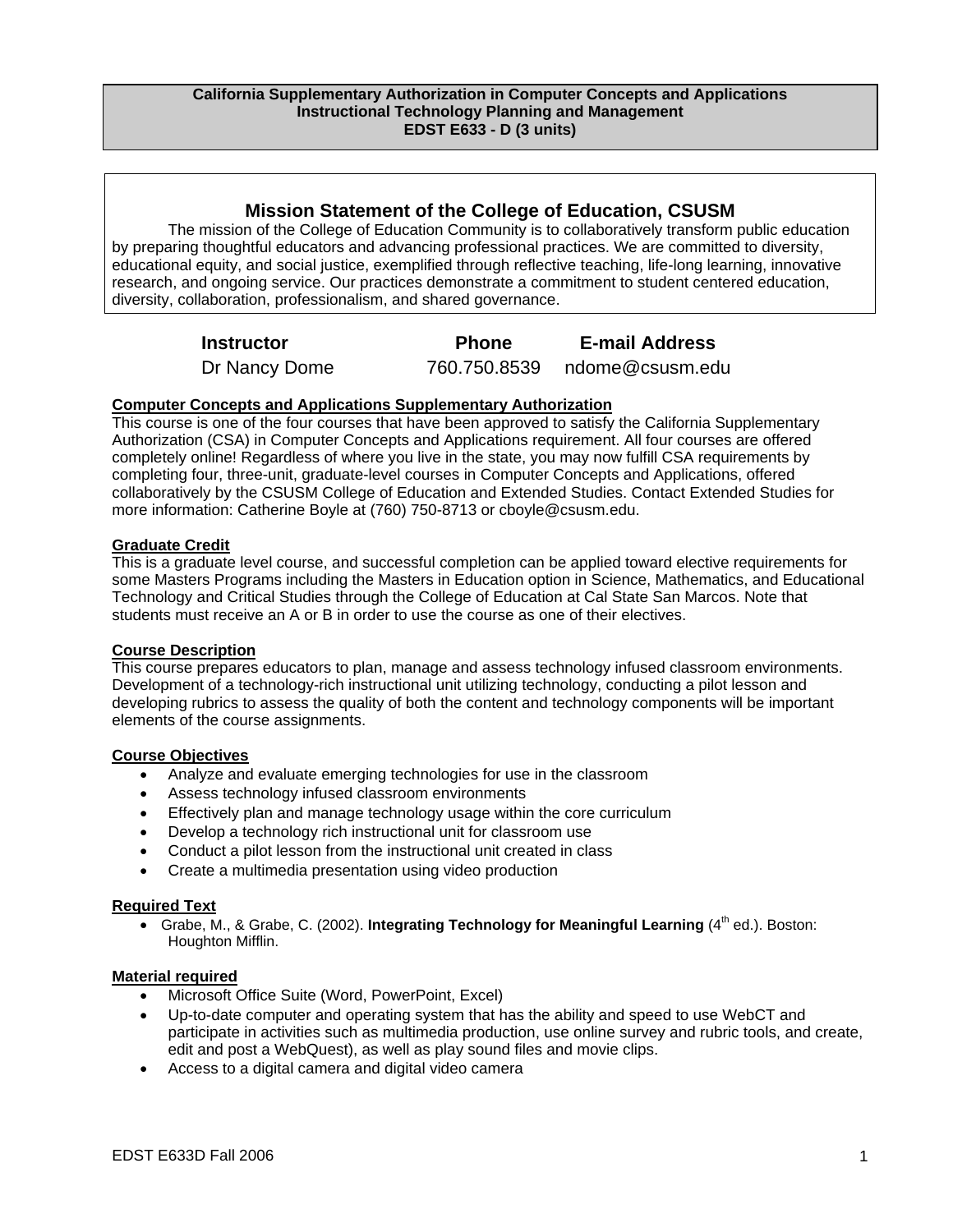### **Plagiarism and Cheating**

All work submitted for this course should reflect students' efforts. When relying on supporting documents authored by others, cite them clearly and completely using American Psychological Association (APA) manual, 5<sup>th</sup> edition. Failure to do so may result in failure of the course. Please be sure to read and understand the university policy on plagiarism and cheating, as it will be strictly enforced. Academic dishonestly will not be tolerated and will result in a failing grade for this course and will be reported to the University.

# **Attendance Policy**

In this online course, the instructor has adopted this policy: you must be active in online coursework including email, discussions and activities regularly (at least twice weekly), or you cannot receive a grade of A or A-; if you are inactive for one week or more, you cannot receive a grade of B+ or B. If you have extenuating circumstances, you should contact the instructor as soon as possible. *Modules begin on Monday each week and end on Sunday (see online schedule of modules).* 

# **Grading Policy**

All required work is expected to be on time. It is expected that students will proofread and edit their assignments prior to submission. Students will ensure that the text is error-free (grammar, spelling), and ideas are logically and concisely presented. The assignment's grade will be negatively affected as a result of this oversight. Each written assignment will be graded approximately 80% on content and context (detail, logic, synthesis of information, depth of analysis, etc.), and 20% on mechanics (grammar, syntax, spelling, format, uniformity of citation, etc.). All citations, where appropriate, will use American Psychological Association (APA) format. Consult American Psychological Association (APA) Manual, 5<sup>th</sup> edition for citation guidance.

| <b>Course Assignments</b>      |            |
|--------------------------------|------------|
| WebQuest                       | 20 points  |
| Video production Project       | 25 points  |
| <b>Cyberhunt Activity</b>      | 5 points   |
| <b>Discussion Boards</b>       | 15 points  |
| <b>CTAP Assessment</b>         | 5 points   |
| Management Plan                | 10 points  |
| Technology - Self Assessment   | 10 points  |
| <b>Pilot Lesson Reflection</b> | 10 points  |
| <b>Total</b>                   | 100 points |

### **Grading Scale**

| $A = 93 - 100$ | $B+=86-89$    | $C+= 77-79$   |           |                |
|----------------|---------------|---------------|-----------|----------------|
| $A=90-92$      | B=83-86       | $C = 73-76$   | $D=60-69$ | F=59 or lower. |
|                | $B = 80 - 82$ | $C - 70 - 72$ |           |                |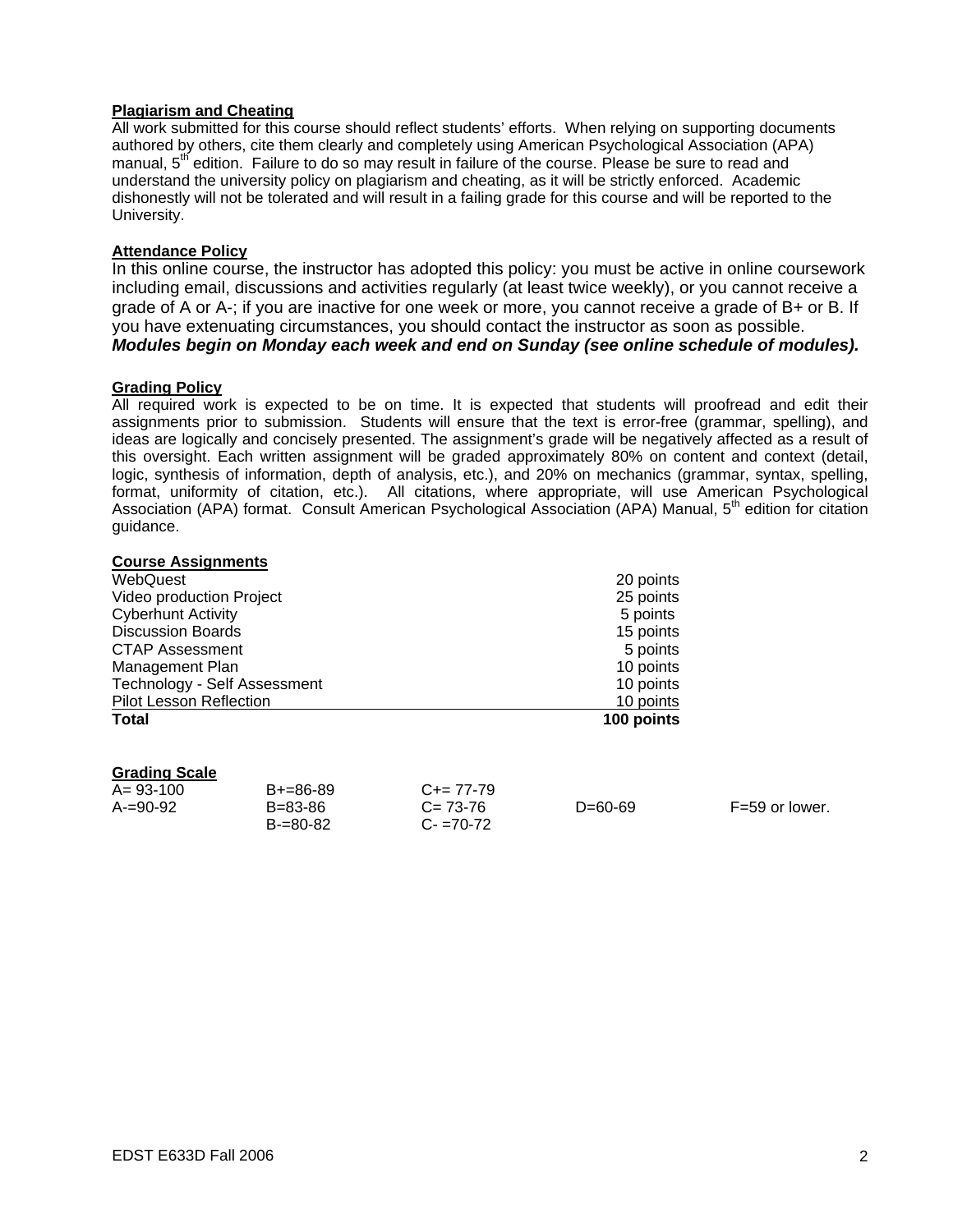# **Course Outline**

| Week   | Date     | Topic                                                | Assignment                                       |
|--------|----------|------------------------------------------------------|--------------------------------------------------|
|        |          |                                                      |                                                  |
|        | Module 0 | Welcome                                              | <b>CTAP Assessment</b>                           |
| Week 1 |          | Course Overview                                      | Discussion Board - Community Building            |
|        | Module 1 | Assessing Educational Technology<br><b>ISTE-NETS</b> | Cyberhunt<br><b>Discussion Board</b>             |
| Week 2 | Module 2 | Integrating Multimedia into the                      | Multimedia Video production: I Movie/Movie Maker |
|        |          | Classroom                                            | <b>Discussion Board</b>                          |
| Week 3 | Module 3 | Using Tools to Enhance Your                          | Spreadsheets                                     |
|        |          | <b>Project Based Learning Activity</b>               | PowerPoint                                       |
|        |          |                                                      | <b>Rubrics</b>                                   |
| Week 4 |          | <b>Thanksgiving Break</b>                            |                                                  |
|        | Module 4 | Planning A Project Based Learning                    | Web Quest Development                            |
|        |          | Activity                                             | <b>Discussion Board</b>                          |
| Week 5 | Module 5 | Components of Your Project Based                     | <b>Rubrics</b>                                   |
|        |          | Learning Activity                                    | Technology - Self Assessment                     |
|        |          | Assessing Your Classroom                             |                                                  |
|        | Module 6 | Managing Your Project Based                          | Management Plan (Interview)                      |
|        |          | Learning Activity                                    | <b>Discussion Board</b>                          |
| Week 6 |          |                                                      |                                                  |
|        | Module 7 | Implementing Your Project Based                      | <b>Pilot Lesson Reflection</b>                   |
|        |          | Learning Activity                                    | <b>Discussion Board</b>                          |
|        |          |                                                      |                                                  |
|        | Module 8 | Managing Technology in the                           | Management Plan (Classroom)                      |
| Week 7 |          | Classroom                                            |                                                  |
|        | Module 9 | What the future holds                                | CTAP Assessment                                  |
|        |          |                                                      | Video production in your Classroom               |
|        |          |                                                      | Discussion Board - Reflection                    |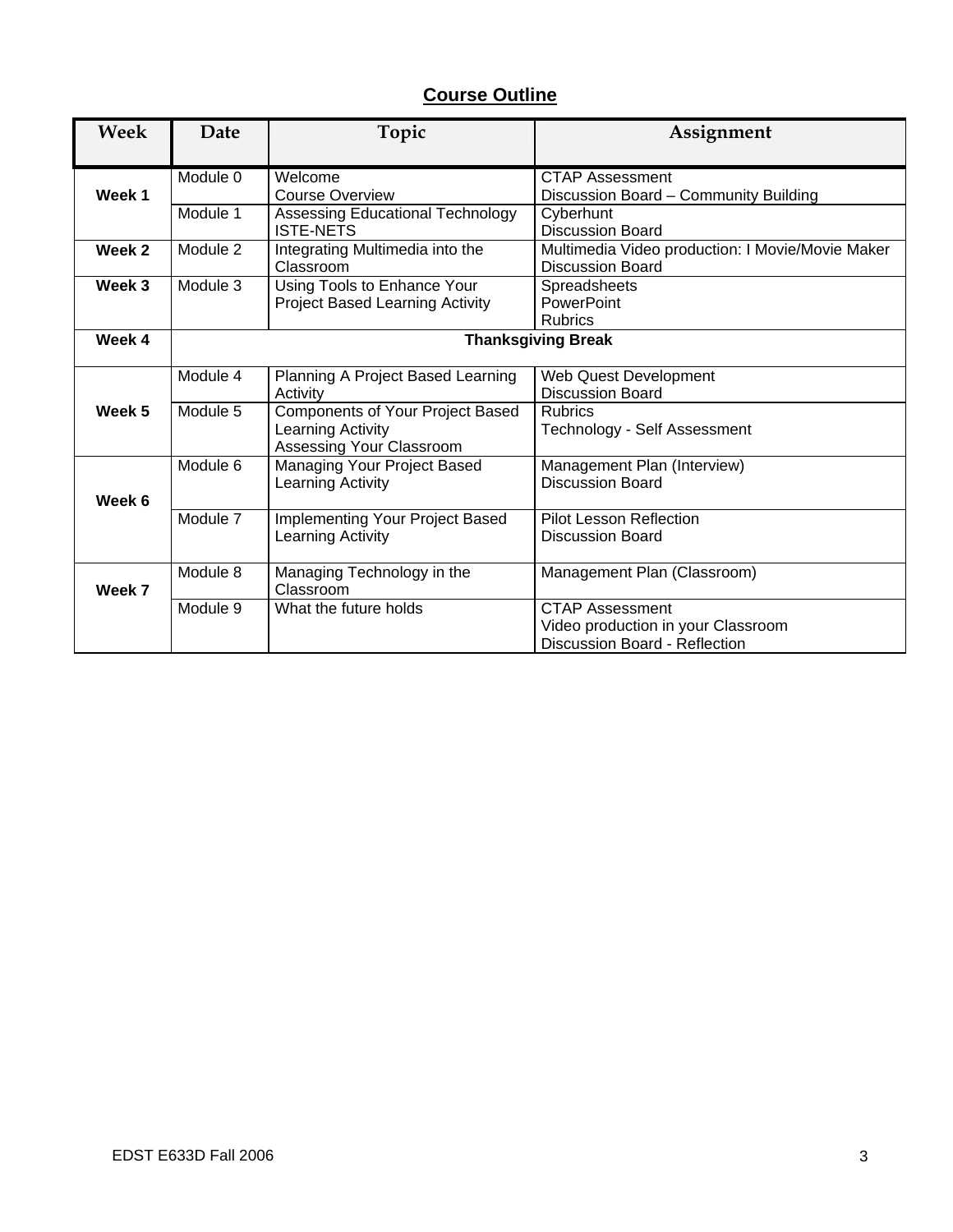# **WebQuest 20 Points**

**Learner Objectives:** Develop a WebQuest for classroom use.

**Assessment:** WebQuest will have all components required and will be posted on the internet.

| Resource(s):     | Title and necessary information:                                                                                                                                                                                                                                                                                        |  |
|------------------|-------------------------------------------------------------------------------------------------------------------------------------------------------------------------------------------------------------------------------------------------------------------------------------------------------------------------|--|
| Textbook/pages   | Integrating Technology for Meaningful Learning - Chapter 6                                                                                                                                                                                                                                                              |  |
| Internet Site(s) | http://webquest.sdsu.edu/: Bernie Dodge's WebQuest website<br>http://teacherweb.com/WQIndexSrch2.htm : Sample WebQuest on Teacher Web<br>www.teacherweb.com: Free month web posting<br>http://www.webtechu.com/tutorial/geojoin1.php : Geocities tutorial<br>http://teacherweb.com/TWQuest.htm : WebQuest - Get Started |  |

# **Task Guidelines**

Welcome to the world of WebQuest! A WebQuest is a web based inquiry-oriented activity in which most or all of the information used by learners is drawn from the Web. WebQuests are designed to maximize the time on task by focusing on using information rather than looking for it, and to support learners' thinking at the levels of analysis, synthesis and evaluation. WebQuest was developed in early 1995 at San Diego State University by Bernie Dodge and Tom March. It has since become a model for project based instruction with many variations and examples available.

WebQuests consist of specific components which help ensure a complete interactive activity if designed properly. These components MUST be present in your WebQuest in order to receive full credit for the assignment. You will be able to see examples and get all the information you need at: http://webquest.sdsu.edu/.

For this assignment, you can work individually or in pairs. The assignment consist of developing an interactive learning WebQuest. You will need to design an activity that you can use in your classroom immediately as the second part of this assignment is to pilot your creation with students. The WebQuest is worth 20 points.

Required components outside of WebQuest requirements which must be embedded:

- PowerPoint
- **Spreadsheet**
- Rubric

There are several options when it comes to publishing your WebQuest. If you or your district/school has a web site, that would be the best option. Another option is to use the free one-month trial of www.teacherweb.com, which allows you to publish your WebQuest for free for a month. After that, you have to pay \$2.50/month if you would like to keep it live. If you would like to see the capabilities of Teacher Web, visit: http://teacherweb.com/WQIndexSrch2.htm and see some examples. Finally, Geocities offers free web hosting. To get started go to: http://www.webtechu.com/tutorial/geojoin1.php for a tutorial on how to access a free Geocities account.

Are you ready to begin? http://teacherweb.com/TWQuest.htm

Note: In order to receive full credit, you MUST publish your WebQuest. When you are ready to submit, just copy and paste the url where you upload your assignments.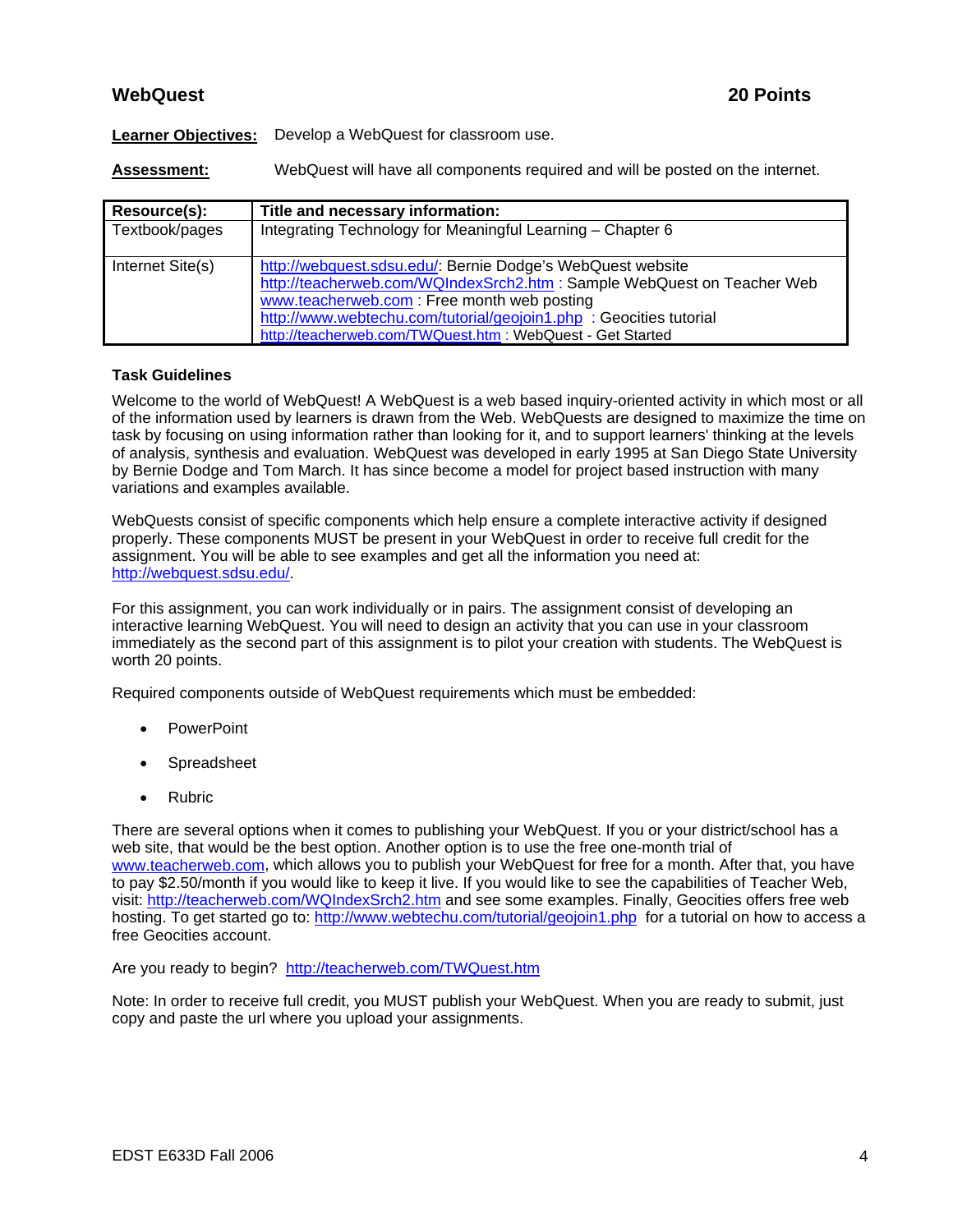# **Discussion Boards 15 Points**

**Learner Objectives:** To gain a broader perspective on discussion topics from peers. Help students better contemplate, organize, and understand readings and to be better prepared for thoughtful discussion

**Assessment** Participation in the discussion board forums

**<sup>:</sup>**

| Resource(s):     | Title and necessary information:         |
|------------------|------------------------------------------|
| Internet Site(s) | Course Website: http://courses.csusm.edu |

# **Task Guidelines**

Critical, engaged discussion will make this a richer class for all of us. In preparation for this kind of thoughtful discourse, you will be responsible for reading and responding to a variety of prompts in a variety of ways. If your responses cease to function in these ways and seem to be "busy work" then you need to adjust what you're doing. Seek alternative ways of responding in order to meet the goal—it is your responsibility to make the work worthwhile. Each student is responsible for **one** main post and **two** sub-post each week at a minimum. Students should try to post early in the week to give peers an opportunity to respond. **Discussions must do one of three things:** add to what was presented, expand what was presented, or take a new position from what was presented.

# **Pilot Lesson Reflection 2008 10 Points 10 Points 10 Points**

**Learner Outcomes:** Use reflective practices to improve instruction

**Assessment:** Written reflection on the experience of piloting the WebQuest

| Resource(s):   | Title and necessary information:                                         |
|----------------|--------------------------------------------------------------------------|
| Textbook/pages | Integrating Technology for Meaningful Learning - Chapter 9 pages 358-368 |

# **Task Guidelines**

The WebQuest created in the class is to be piloted in your classroom. Whether it is a full scale implementation or a selected few, you will be expected to evaluate your work and it's effectiveness with students. You may find it helpful to solicit feedback from your students and embed the feedback into your reflection.

Requirements:

1-2 page written reflection responding to, but not limited to the following:

- 1. What worked?
- 2. How did the students respond?
- 3. What did you learn?
- 4. What would you change?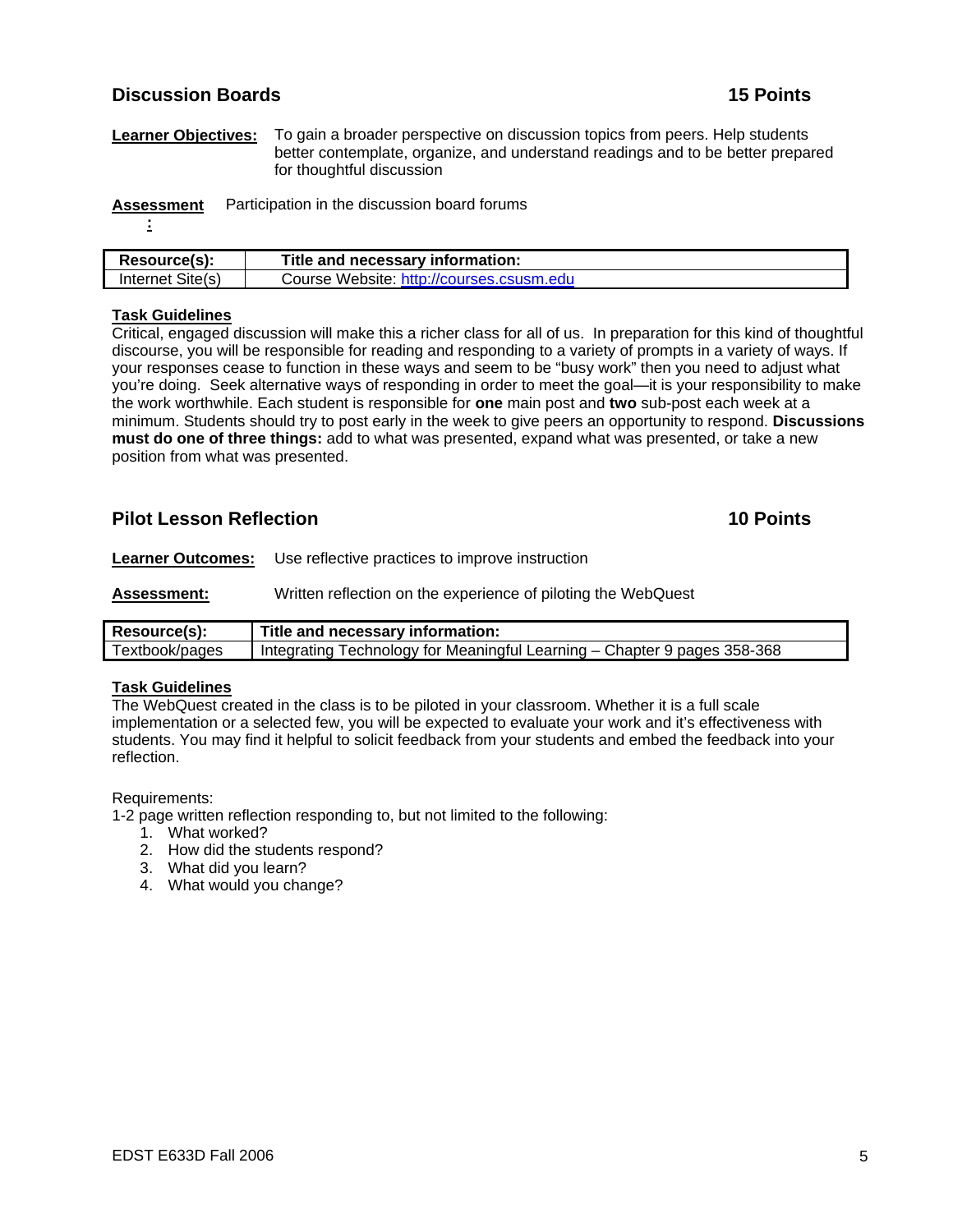# **Management Plan/Interview 10 points 10 points in the state of the state of the state of the state of the state of the state of the state of the state of the state of the state of the state of the state of the state of the**

**Learner Objectives:** Create a plan to utilize your WebQuest on the class level

**Assessment:** Written plan completed based on information received from interview

| Resource(s):   | ⊩ Title and necessary information:                       |
|----------------|----------------------------------------------------------|
| Textbook/pages | Integrating Technology for Meaningful Learning – Chapter |

#### **Task Guidelines**

#### The Interview (5 points):

As you can imagine, there are many ways to handle web based projects in a classroom. Your job for this assignment is to contact someone at an educational institution and interview them. Your goal is to find out how they manage their web based activities. Some questions you could ask:

What are the first things you consider when planning to use technology with students? How do students know what is expected? What type of preparation takes place prior to implementation? How are students trained or prepared to use technology? What are the challenges to using technology with students? What works well? How do the students like the experience?

After your interview, write up a summary (1-2 paragraphs) about the way they manage technology with their students.

Possible interviewees:

- Email or call an instructor at a local college who is listed in a course schedule as teaching an online course.
- Contact a K-12 school district office and ask to speak to the online learning coordinator.

#### The Management Plan (5 points):

Now that you have interviewed someone who uses technology with their students and have some ideas of how you might manage your own classroom, you are ready to create your own plan. You have created your WebQuest and piloted it with some students…you have learned a lot. Now it is time to figure out how to implement the WebQuest on a large scale. Your task is to create a management plan for your class specifically related to teaching your WebQuest. There are many things to consider to ensure that it will run smoothly and to guarantee that all students are engaged and on task. What steps do you need to take?

Plan should consist of but not limited to:

- Instructions for students
- Computer usage rules
- Daily plan
- Timeline/rotation schedule
- Deadlines/checklist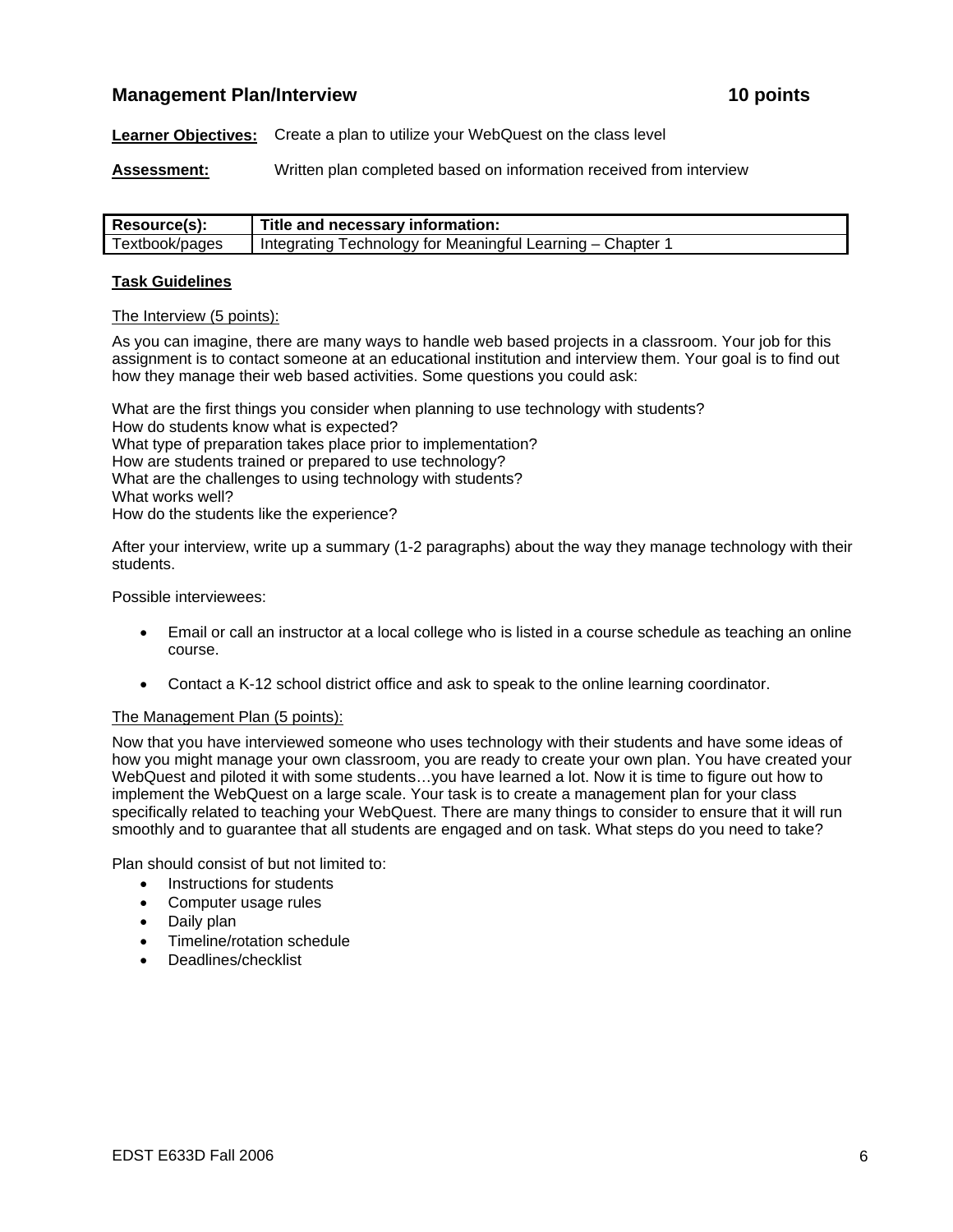# **Cyberhunt** 5 points

**Learner Objectives:** To familiarize yourself with the variety of technology available for classroom use

**Assessment:** Completed evaluation forms

| <b>Resources</b>  | Title and necessary information:                                                                                                                                        |
|-------------------|-------------------------------------------------------------------------------------------------------------------------------------------------------------------------|
| Textbook/chapters | Integrating Technology for Meaningful Learning - Chapters 8 and 9                                                                                                       |
| Internet Site(s)  | www.google.com: Search engine<br>http://www.altavista.com/: Search engine<br>http://www.mamma.com/ : Search engine<br>http://www.dogpile.com/info.dogpl/: Search engine |

# **Task Guidelines**

Technology is constantly changing. Some innovations are around for a long time while others come and go almost instantly. This is your opportunity to discover what is out there and how, if the world was perfect and you had an infinite budget, you could use it to enhance learning in your classroom. Get ready for your Cyberhunt.

**First:** Search on the Internet, using any search engine you choose, to find two technological innovations that you would like to have in your classroom. Remember the sky is the limit and your students are worth the effort.

# **Possible Innovations:**

- AlphaSmarts
- Ebooks (electronic books)
- Smart Boards
- GPS /RFID tracking devices
- Wearable computers
- Internet 2
- BLOGS
- IPODS
- PDA's
- Digital Video

**Second:** Answer the four questions below for each innovation chosen

- 1. Name of Item:
- 2. URL where information was located:
- 3. Description of item and how it works:
- 4. Explanation of how it could be used in your classroom: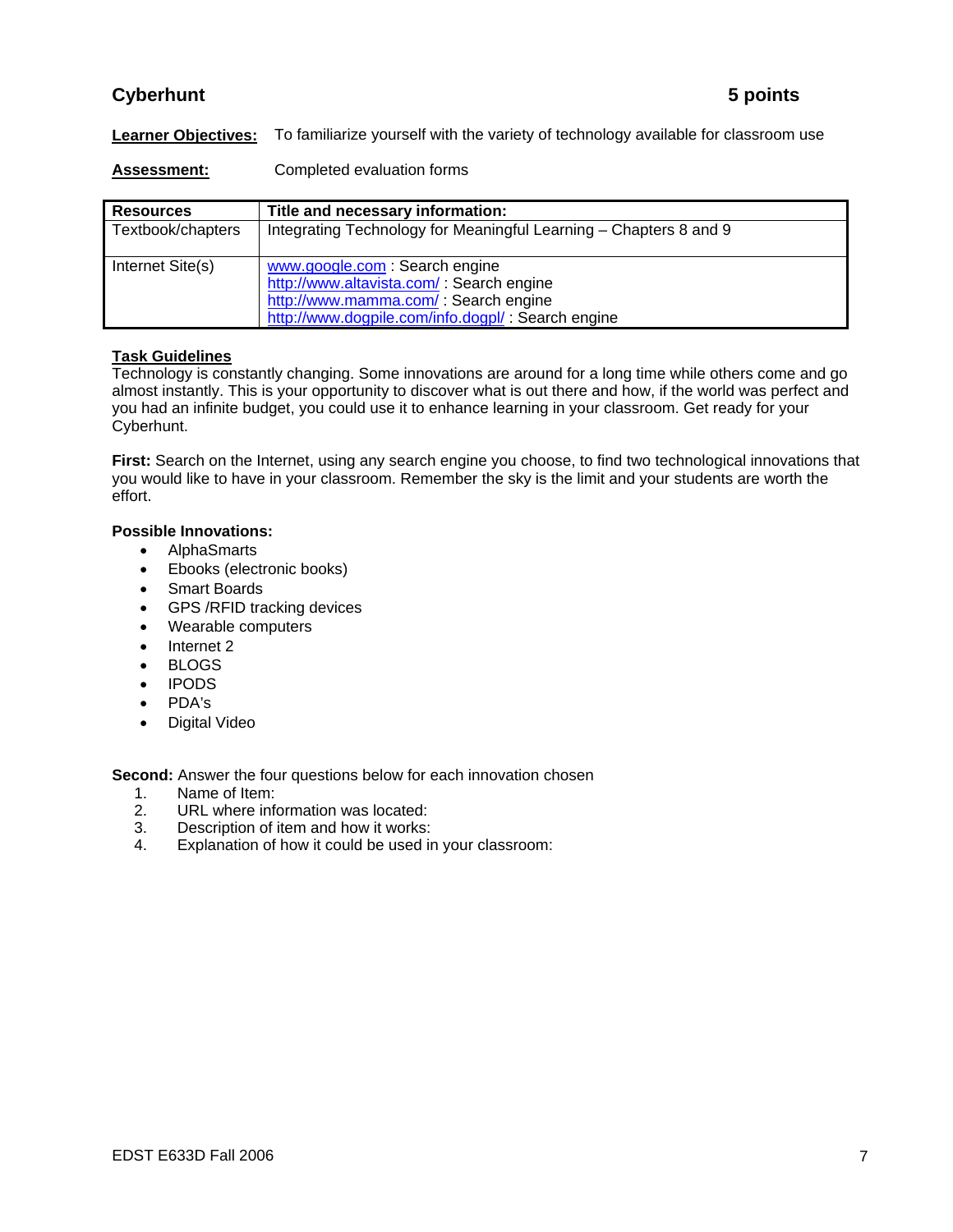# **Video Production Project 25 points**

**Learner Objectives:** Create a multimedia presentation using video production

Assessment: Completed project and reflection

| <b>Resources</b>  | Title and necessary information:                           |
|-------------------|------------------------------------------------------------|
| Textbook/chapters | Integrating Technology for Meaningful Learning - Chapter 7 |
| Internet Site(s)  | <b>WebCT Tutorial</b>                                      |

### **Task Guidelines**

Here is you chance to be a star…or a director…or just a really "cool," effective and engaging teacher. Whichever the motivation, this is the opportunity. For this assignment, you will create a multimedia video project. Its components will consist of:

Digital video Still photographs Audio **Transitions Titles** 

# **Technology - Self Assessment 10 points 10 points**

**Learner Objectives:** To establish minimal standards for technology in the classroom and to evaluate own space.

**Assessment:** Completed rubric and narrative.

| <b>Resources</b>  | Title and necessary information:                                                                                                                                                                                                                                                                                                                    |  |
|-------------------|-----------------------------------------------------------------------------------------------------------------------------------------------------------------------------------------------------------------------------------------------------------------------------------------------------------------------------------------------------|--|
| Textbook/chapters |                                                                                                                                                                                                                                                                                                                                                     |  |
| Internet Site(s)  | Education World (Article) - http://www.educationworld.com/a_curr/curr248.shtml<br>Landmark Project - http://landmark-project.com/classweb/tools/rubric_builder.php<br>Rubistar - http://rubistar.4teachers.org/index.php<br>TeAchnology - http://www.teach-nology.com/web_tools/rubrics/<br>Rubrics for Teachers - http://www.rubrics4teachers.com/ |  |

### **Task Guidelines**

Read article on Education World website on rubrics, then check out some of the other sites and find one that will work for you for this assignment. Keep it in mind as you follow the steps below. **First:** Create a rubric for what an "ideal" classroom would look like in regards to educational technology – software and hardware.

**Second:** Once the rubric is completed, evaluate your classroom using the rubric. Where is your class based on the standards you created? What steps can you take to improve it?

**Third:** Write a brief narrative describing your classroom with it's' pros and cons. Attach to completed rubric.